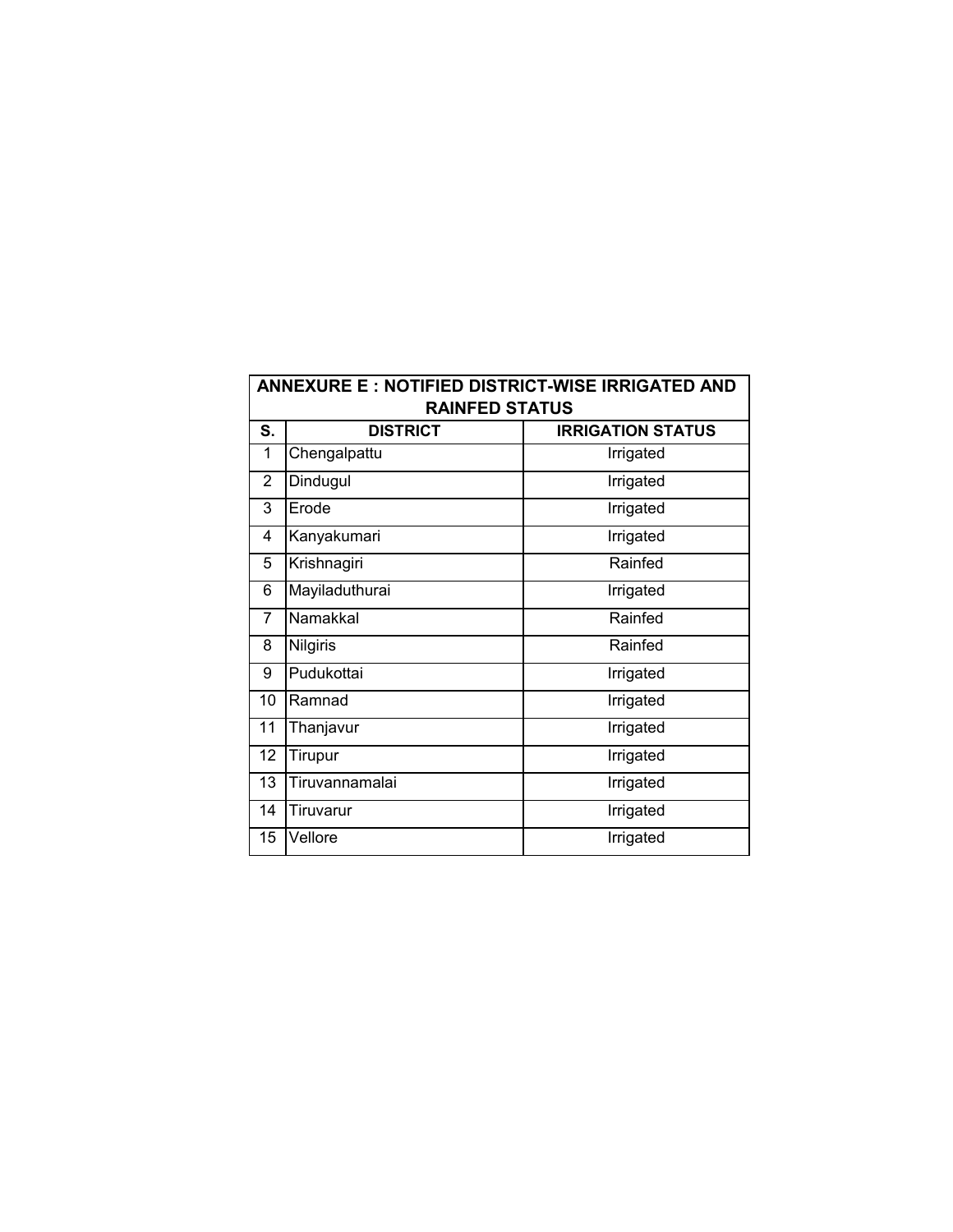| <b>ANNEXURE F: CLUSTER-WISE DISTRIBUTION OF NOTIFIED</b><br><b>DISTRICTS</b> |                   |                |  |
|------------------------------------------------------------------------------|-------------------|----------------|--|
| S.                                                                           | <b>DISTRICT</b>   | <b>CLUSTER</b> |  |
| <b>No</b>                                                                    |                   | NO.            |  |
| 1                                                                            | Pudukkottai I     | IV             |  |
| $\overline{2}$                                                               | Ramanathapuram II | IV             |  |
| 3                                                                            | Tiruppur          | IV             |  |
| 4                                                                            | Krishnagiri       | IV             |  |
| 5                                                                            | The Nilgiris      | IV             |  |
| 6                                                                            | Thiruvarur 1      | IX             |  |
| 7                                                                            | Vellore           | IX             |  |
| 8                                                                            | Mayiladuthurai    | X              |  |
| 9                                                                            | Erode             | X              |  |
| 10                                                                           | Thanjavur II      | XI             |  |
| 11                                                                           | Namakkal          | XI             |  |
| 12                                                                           | Kanniyakumari     | XI             |  |
| 13                                                                           | Chengalpattu      | XI             |  |
| 14                                                                           | Tiruvannamalai    | XII            |  |
| 15                                                                           | Ramanathapuram I  | XII            |  |
| 16                                                                           | Dindigul          | XII            |  |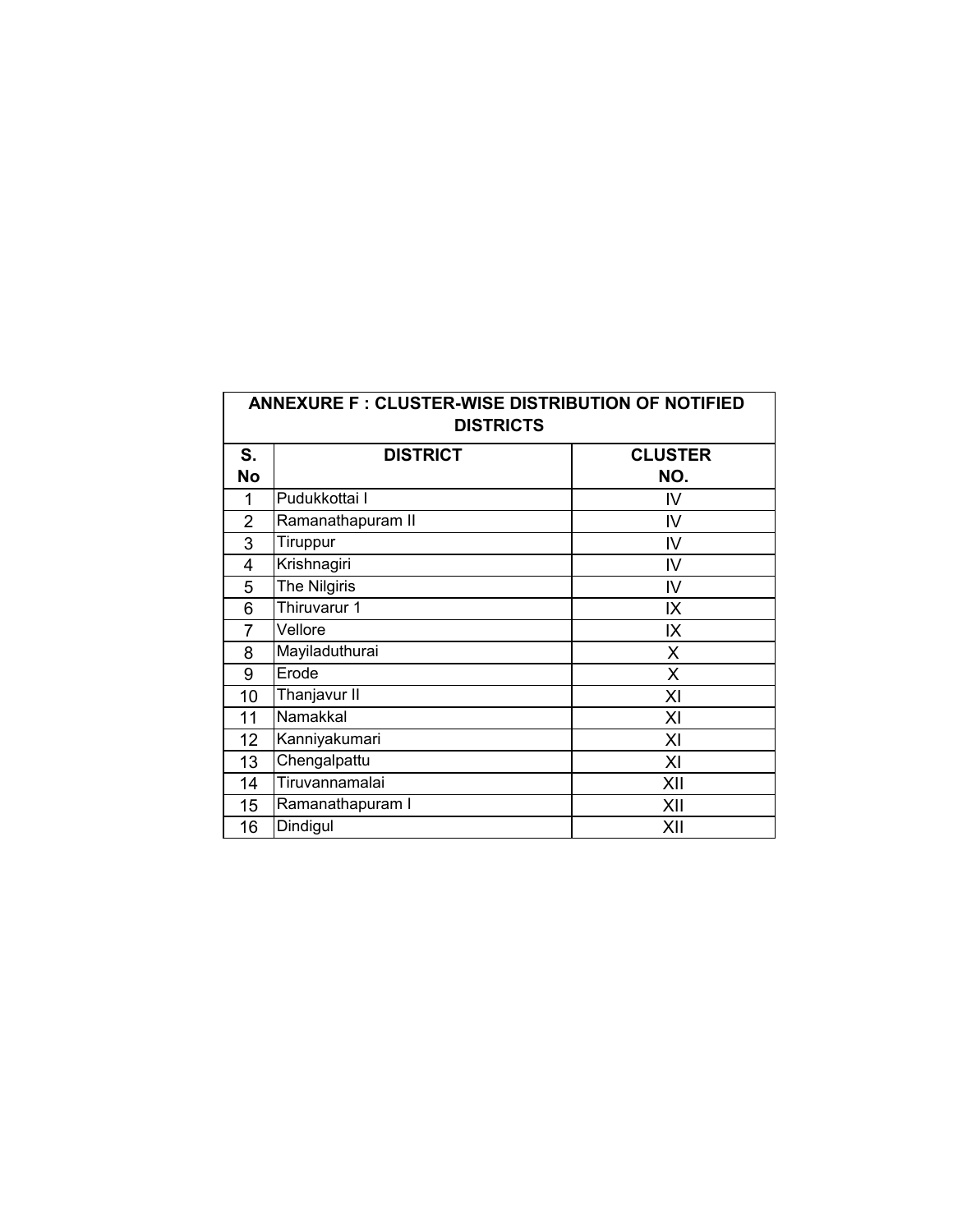| S.<br>No       | <b>NOTIFIED CROP NAME (A)</b>                                                                                            | <b>AY REPORTING</b><br><b>NOMENCLATURE NAME</b><br>(B) | <b>DRIAGE FACTOR</b> |
|----------------|--------------------------------------------------------------------------------------------------------------------------|--------------------------------------------------------|----------------------|
| L              | <b>Agriculture Crops</b>                                                                                                 |                                                        |                      |
| $\mathbf{1}$   | Paddy                                                                                                                    | Rice (Kg/Hec)                                          | Yes                  |
| $\overline{2}$ | Maize, Cholam, Cumbu, Ragi &<br>Samai                                                                                    | Dry grains (Kg/Hec)                                    | Yes                  |
| 3              | Redgram, Blackgram, Rice fallow<br>Blackgram, Greengram, Rice fallow<br>Greengram, Bengalgram,<br>Horse<br>gram & Cowpea | Dry grains (Kg/Hec)                                    | No                   |
| 4              | Sunflower, Gingelly                                                                                                      | Dry seeds (Kg/Hec)                                     | No                   |
| 5              | Groundnut                                                                                                                | Dry pods (Kg/Hec)                                      | Yes                  |
| 6              | Cotton, Rice Fallow Cotton                                                                                               | Lint (Kg/Hec)                                          | No                   |
| 7              | Sugarcane                                                                                                                | Sugarcane Tonnes/Hec)                                  | No                   |
| Ш              | <b>Horticulture Crops</b>                                                                                                |                                                        |                      |
| $\mathbf{1}$   | RED CHILLIES-Kharif                                                                                                      | Dry Pods                                               | Yes                  |
| $\overline{2}$ | <b>RED CHILLIES-Rabi</b>                                                                                                 | Dry Pods                                               | Yes                  |
| 3              | <b>ONION-Kharif</b>                                                                                                      | <b>Bulb</b>                                            | No                   |
| 4              | ONION-Rabi                                                                                                               | <b>Bulb</b>                                            | <b>No</b>            |
| 5              | <b>ONION II Special season</b>                                                                                           | <b>Bulb</b>                                            | No                   |
| 6              | <b>TURMERIC-Kharif</b>                                                                                                   | Dry Rhizome                                            | Yes                  |
| 7              | <b>TAPIOCA-Kharif</b>                                                                                                    | Fresh tuber                                            | No                   |
| 8              | TAPIOCA-Rabi                                                                                                             | Fresh tuber                                            | No                   |
| 9              | POTATO-Kharif                                                                                                            | Fresh tuber                                            | No                   |
| 10             | POTATO-Rabi                                                                                                              | Fresh tuber                                            | No.                  |
|                | 11 GINGER-Kharif                                                                                                         | Wet Rhizome                                            | No                   |
| 12             | GINGER-Rabi                                                                                                              | Wet Rhizome                                            | No                   |
| 13             | <b>BANANA-Kharif</b>                                                                                                     | Fresh Fruit                                            | No                   |
| 14             | <b>BANANA-Rabi</b>                                                                                                       | Fresh Fruit                                            | No                   |
| 15             | CORIANDER-Rabi                                                                                                           | Dry Seeds                                              | Yes                  |
| 16             | <b>BRINJAL-Kharif</b>                                                                                                    | Fresh Fruit                                            | No                   |
| 17             | <b>BRINJAL-Rabi</b>                                                                                                      | Fresh Fruit                                            | No                   |
| 18             | CABBAGE-Kharif                                                                                                           | Fresh Head                                             | No                   |
|                | 19 CABBAGE-Rabi                                                                                                          | Fresh Head                                             | No                   |
|                | 20   TOMATO-Kharif                                                                                                       | Fresh Fruit                                            | No                   |
| 21             | TOMATO-Rabi                                                                                                              | Fresh Fruit                                            | No                   |
| 22             | <b>BHENDI-Kharif</b>                                                                                                     | Fresh Fruit                                            | No                   |
| 23             | <b>BHENDI-Rabi</b>                                                                                                       | Fresh Fruit                                            | No                   |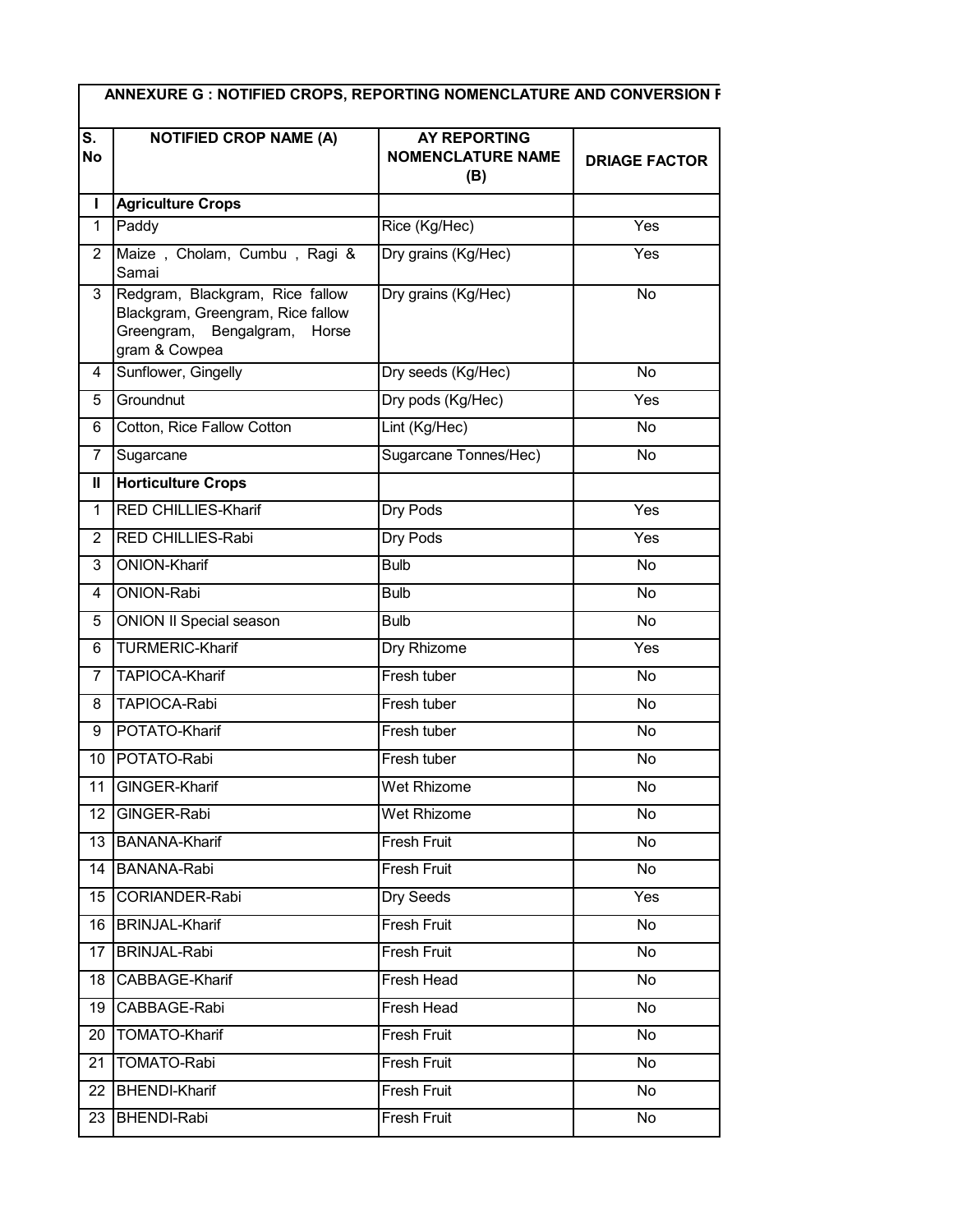|    | 24 CARROT - KHARIF   | Fresh root         | No |
|----|----------------------|--------------------|----|
|    | 25 CARROT - RABI     | Fresh root         | No |
|    | 26 GARLIC - KHARIF   | <b>Bulb</b>        | No |
| 27 | <b>GARLIC - RABI</b> | <b>Bulb</b>        | No |
| 28 | MANGO - Kharif       | <b>Fresh Fruit</b> | No |